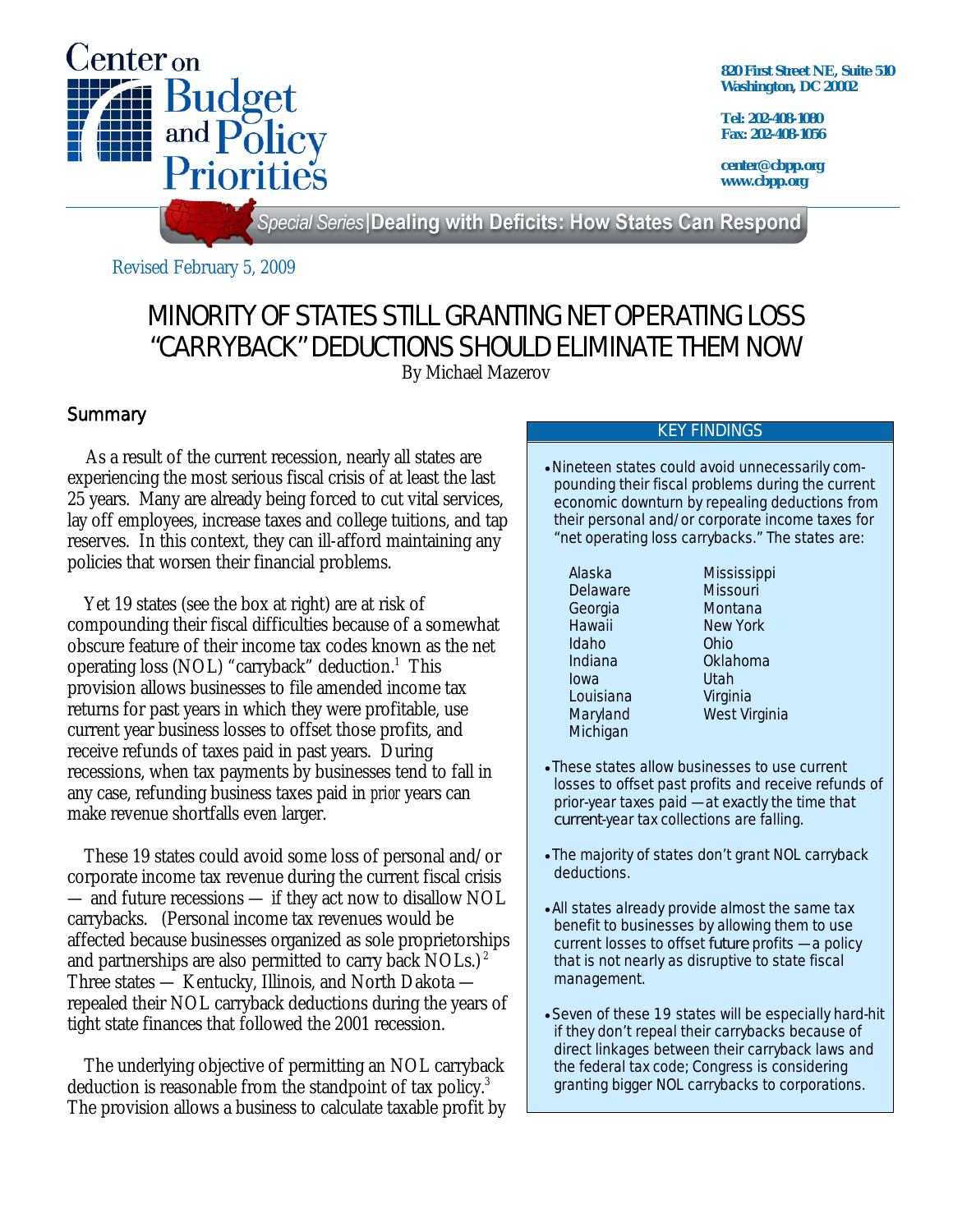averaging its income — including negative income — over several years. Allowing businesses to average profitable years and loss years recognizes both that start-up businesses often incur losses for several years before they become profitable and that many businesses experience temporary losses in the course of an economic downturn.

 This income-averaging policy can be substantially achieved, however, by permitting "loss carryforwards" allowing businesses to deduct any losses they suffer against *future* profits. The tax savings provided by carrybacks and carryforwards is essentially the same, with the principal difference being a matter of timing. Given that the objective of loss carrybacks can largely be achieved by allowing losses to be carried forward, it is ill-advised for states to compound their fiscal difficulties by issuing refunds for previously-paid taxes at a time when their current-year personal and corporate income tax collections are being affected adversely by an economic slowdown or recession. Loss carrybacks conflict with state balanced budget requirements, which force states to balance current year budgets even when the economy is weak, revenues are flagging, and service needs are rising.

 A majority of states already apparently recognize the advantages of limiting income averaging by businesses to prospective deductions; 26 states and the District of Columbia permit losses to be carried forward to reduce future tax liabilities but bar loss carrybacks.<sup>4</sup> Policymakers who wish to avoid an unnecessary revenue loss in their states' 2010 and 2011 fiscal years could do so by amending their tax laws to disallow the carryback of calendar 2009 operating losses experienced by businesses to earlier tax years.

 If states act quickly, it should even be possible to disallow the carryback of 2008 losses, at least with respect to losses incurred by corporations. Such action would still be timely; the vast majority of corporations will not file their income tax returns prior to April 15th but rather will do so toward the end of this summer or even later. Disallowing the carryback of 2008 operating losses would significantly reduce the amount of refunds states will have to issue during their 2010 fiscal years as a result of the NOL carryback provision. Quick action is important because corporate profits were still high in 2006 and 2007 and most states that permit carrybacks allow a twoyear carryback period.

 Quick action is especially important for Alaska, Delaware, Michigan, Missouri, New York, Ohio, and Oklahoma. These seven states tie the amount of NOL carrybacks they grant to corporations and/or individuals to the federal income tax carryback rules. As part of the federal economic recovery package, Congress is considering lengthening the NOL carryback period from two years to five years. This would significantly increase the amount of tax revenue these seven states would have to refund if they fail to repeal their carryback provisions.<sup>5</sup>

#### How Loss Carrybacks Work

 In most cases, states allow NOL carrybacks because the federal Internal Revenue Code (IRC) allows carrybacks, even though only about a third of the carryback states are specifically linked to the federal provisions. At present, the IRC generally allows a business experiencing an operating loss in the most recent tax year to file amended tax returns for the two prior years and deduct that loss against any profits earned in those two years. Any unused losses that remain after being carried back can be deducted against profits earned in any of the next 20 years.

 Take, for example, a corporation that earned \$1,000 in profit in both 2005 and 2006 and then experienced a loss of \$3,000 in 2007. The federal loss carryback provision allows this corporation to file amended tax returns for 2005 and 2006 and use \$2,000 of the 2007 loss to offset the \$1,000 profit earned in each of those two years. $^6$ In this circumstance, the corporation would receive a refund of all taxes paid in 2005 and 2006, since the NOL carryback deduction would bring taxable profit in both years down to zero. The unused \$1,000 of 2007 loss not carried back to 2005 or 2006 could be deducted against any profits earned in tax years 2008 through 2027.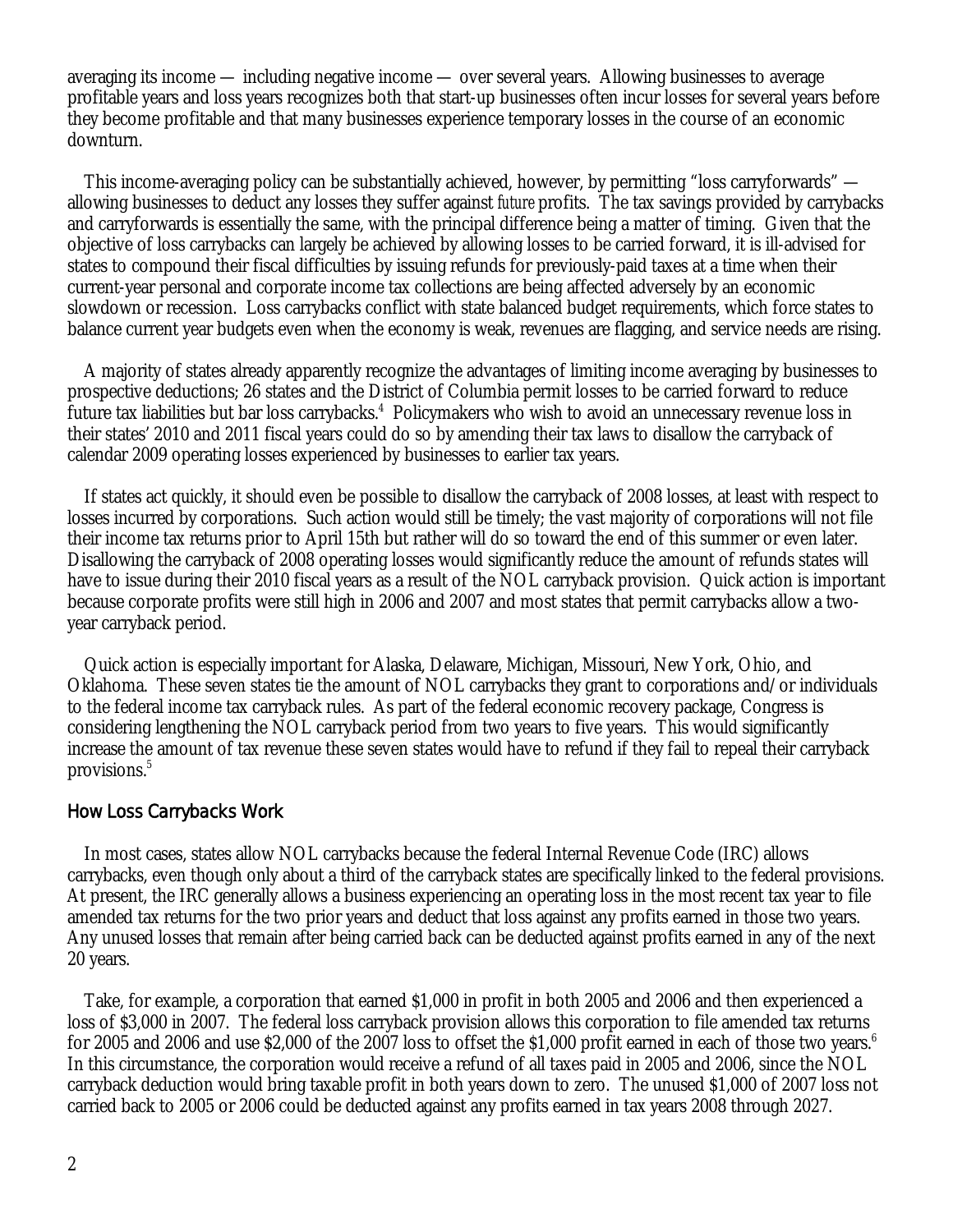Most states that allow loss carrybacks allow them for the same two-year period provided for in the IRC.<sup>7</sup> While all states with personal and/or corporate income taxes allow losses to be carried forward, a number of them limit carryforwards to shorter periods than the 20 year period allowed for federal tax purposes (for example, limiting the carryforward period to five or ten years). Five states — Delaware, Idaho, New York, Utah, and West Virginia — cap the dollar amount of losses that can be carried back.<sup>8</sup>

## The Rationale for Allowing Losses to Be Carried Forward and Back

 The basic rationale for allowing losses to be carried forward and back flows from a recognition that businesses generally are established with the goal of making a profit over the life of the business rather than in any particular year. Many new businesses that ultimately prove to be successful and profitable lose money for a number of years before they cross over into profitability. The same long-term profitability goal applies to activities a business initiates subsequent to its initial formation. If the company is entering a new line of business or expanding into a new geographic area, it might experience substantial personnel and other costs before the new line of business or branch even begins operating, and still more costs before it becomes profitable. In some circumstances, these additional costs might cause the entire company to experience one or more years of loss. Finally, of course, profitable businesses may experience unprofitable years periodically due to downturns in the overall economy or factors that affect their particular industry (for example, a temporary spike in energy costs).

 The aim of allowing losses to be deducted against past and future profits is to measure profitability for tax purposes over a time period that more closely corresponds to a business' investment horizon than would a strictly annual accounting of profits. Without this form of income averaging, a business that was never truly profitable in an economic sense could be subject to tax on its "profit" merely because of the timing of its receipts and expenses. Without income averaging, for example, a business that experienced losses for 5 years of \$1,000 per year followed by profits of \$1,000 per year for 5 years would pay income taxes in the latter period. In contrast, a business that exactly broke even in each of those 10 years (experiencing neither losses nor profits) would have no income tax liability in any of those years. Of course, neither business actually earned a profit over the 10-year period taken as a whole. Thus, it arguably would be inequitable for the first business alone to have positive income tax liability merely because of the timing of its losses and profits. (That is not to say, however, that only profitable businesses should pay state taxes; see the text box on p. 8.)

## Even If Averaging Business Income over Time Can Be Justified, Allowing Loss Carrybacks for State Income Tax Purposes Cannot Be

 Business profits are highly volatile over the course of the business cycle. Profits are often a fairly narrow "wedge" between a business' receipts and its expenses. Because many of those expenses cannot be cut back quickly or easily when a business notices its sales slowing, a relatively small decline in a business' sales due to an economic downturn or slowdown often leads to a much larger proportionate drop in profits. For example, between the fourth quarter of 1999 (when pre-tax corporate profits peaked prior to the 2001 recession) and the third quarter of 2001 (when corporate profits hit bottom) corporate profits fell by 17.8 percent. Over that same period, nominal Gross Domestic Product actually posted a 6.5 percent gain.

 If business profits decline sharply during economic downturns, state taxes on business profits are likely to decline sharply as well. That was the states' experience during the last recession in 2001. According to a recent study by the Rockefeller Institute of Government, in the three fiscal years in which state revenues were most adversely affected by the 2001 recession, the median revenue shortfall for state corporate income taxes was 35.4 percent — twice as large as the 17.5 percent shortfall in state personal income taxes and more than six times larger that the 5.3 percent shortfall in state sales tax receipts. $9$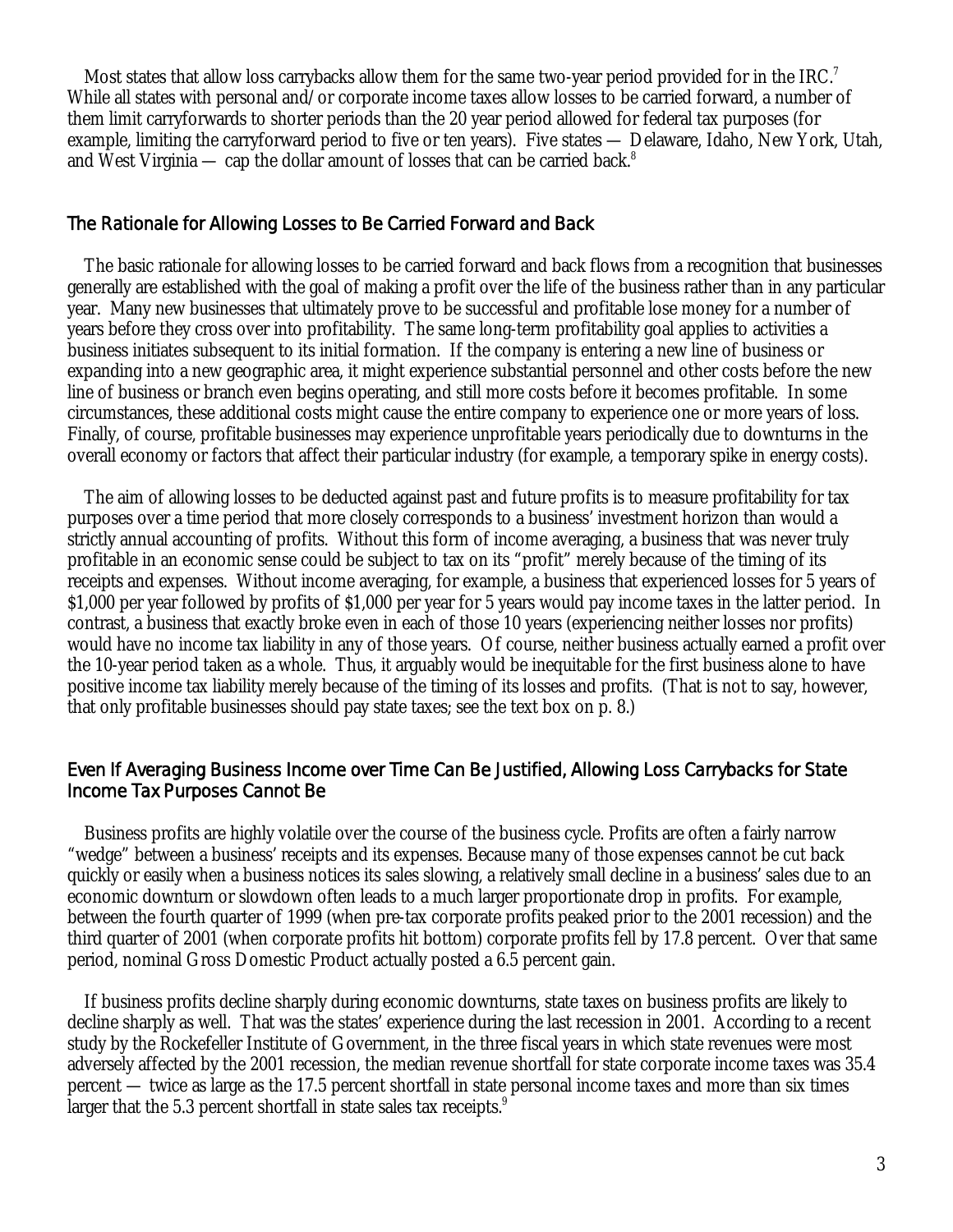## Repealing the NOL Carryback Deduction: Mechanics

 How a state would need to amend its tax law in order to disallow NOL carrybacks depends upon how that law links to the Internal Revenue Code. In some states allowing NOL carrybacks, state law defines state taxable income as federal taxable income before the deduction of net operating losses (often line 28 on the federal corporate income tax return), and then explicitly authorizes a further deduction for net operating loss carryforwards and carrybacks. In such a state, it is generally only necessary to strike the language referring to loss carrybacks. In North Dakota (which repealed NOL carrybacks in 2003), it was only necessary to strike eight words that referred to carrybacks.\* 2003 legislation to disallow NOL carrybacks in Illinois (S.B. 1634) achieved a similar result by adding five words clarifying that the provision for NOL carrybacks was not available for tax years that terminated on or after December 31, 2003.

 In states that define state taxable income for corporations as federal taxable income after NOL deductions (line 30 of the federal corporate tax return), it generally would be necessary to add somewhat lengthier language providing for the adding back of NOL carrybacks deducted on the federal return. Arizona's statute, for example, provides for an add-back of all net operating loss deductions (Section 43- 1121), and then allows a subtraction of just loss carryforwards (Section 43-1123). Addback language will also generally be necessary to remove NOL carrybacks from state personal income tax codes. Net operating losses experienced by small business owners are deducted in calculating both federal "adjusted gross income" and federal "taxable income." One or the other of these measures is used as the starting point for the state personal income tax calculation in almost every state.

 Losses that have already been carried back for federal tax purposes will never appear on the federal return as carryforwards. Some states' laws may provide that the amount of losses to be carried forward for state purposes is the amount deducted on the federal return. In such states, it may be necessary to add language clarifying that losses disallowed as carrybacks on the state return can still be carried forward notwithstanding the fact that they have not been deducted as carryforwards on the federal return.

\_\_\_\_\_\_\_\_\_\_\_\_\_\_\_\_\_\_\_ \*H.B. 1471, Section 3, signed by the Governor on April 6, 2003. The law struck two additional words and added seven to clarify the effective date of the disallowance.

 Falling corporate tax revenues have worsened state fiscal problems during most previous recessions. Such revenue declines occur at a time when the need for state services and programs financed by business taxes not only does not recede, but, in fact, often increases. For example, workers who lose jobs and the income and benefits that come with them often need state-financed medical care, income supplements, housing assistance, and job training. These services are financed in most states by the General Fund, into which state personal and corporate income tax receipts usually flow.

 Given the need to maintain or increase spending during economic recessions, it is surprising that some 19 states compound the fiscal problems that arise at such times from declining business tax receipts by permitting businesses to file for refunds of previously-paid taxes.

- There is little justification for such a self-inflicted fiscal wound; states can provide substantially the same tax savings to businesses by allowing them to carry their net operating losses forward and deduct them against future profits.
- While it is true that business cash flow would be improved by obtaining refunds of state income taxes paid in the past, a business that needed the cash for investment purposes likely would be able to borrow it on the capital market. Interest rates tend to be favorable during recessions, precisely the time when most net operating loss carrybacks would be claimed.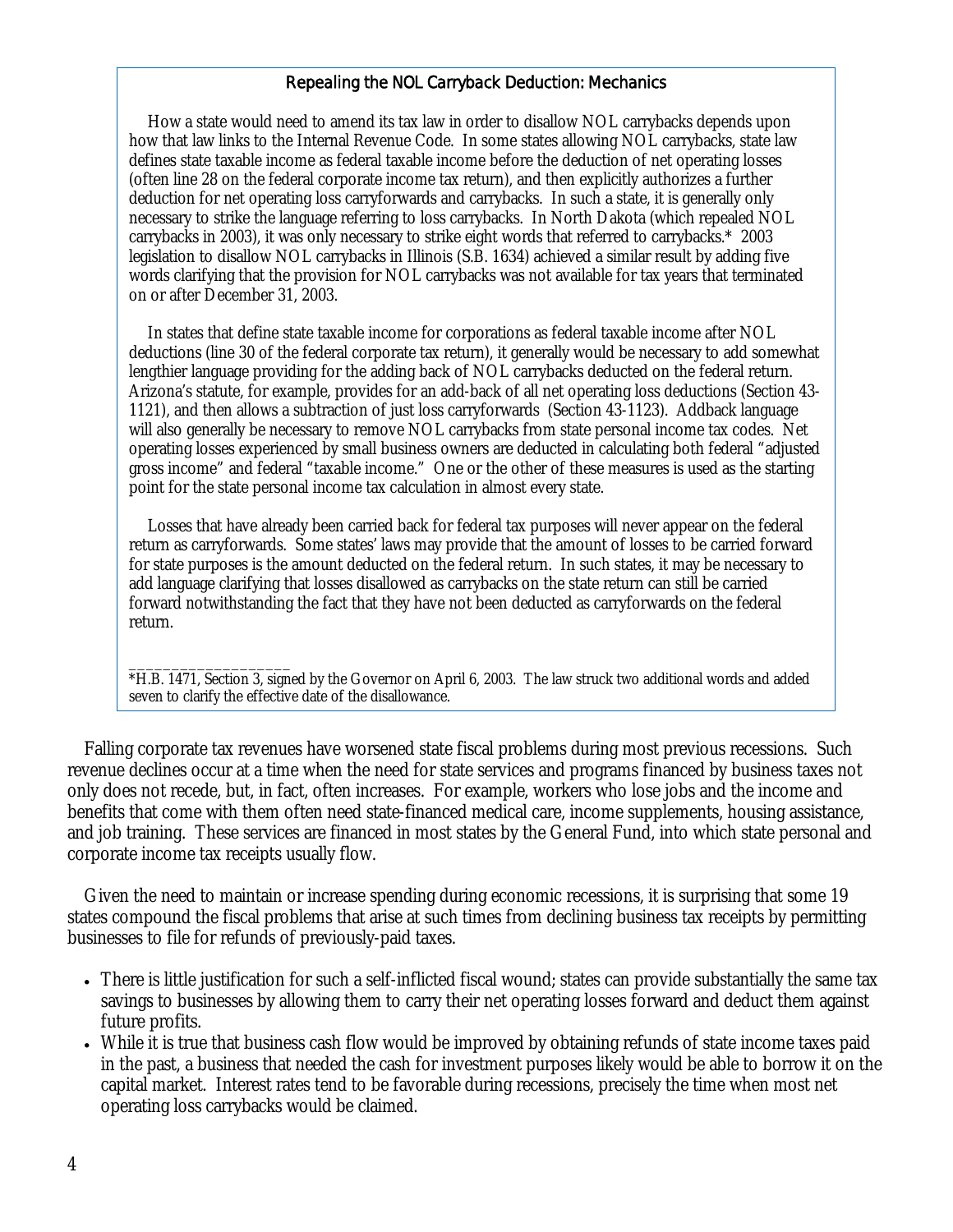Because of their balanced budget requirements, however, states generally would be unable to borrow money to offset the revenue they lose by allowing businesses to claim loss carrybacks.

Faced with a choice between improving business cash flow and avoiding further impairment of their ability to maintain services during recessions, a majority of states have appropriately chosen to limit businesses to claiming NOL carryforwards. The text box above discusses the mechanics of disallowing carrybacks.

# Repealing the NOL Carryback Deduction: Timing

 If states amend their tax laws to disallow carrybacks of net operating losses experienced by businesses in the 2009 tax year now underway, it would prevent businesses in most states from obtaining refunds of some or all of their tax year 2007 and 2008 tax payments.<sup>10</sup> Most of these refunds would not actually be issued until some time in the states' 2011 fiscal years, however. States generally follow federal rules that would require the 2009 tax return to be filed before the prior-year refunds could be claimed. Most corporations would not be expected to file their 2009 tax returns until after July 1, 2010, when FY11 begins in most states. It generally takes corporations a number of months to close out their books and prepare their tax returns, which are often quite complex. (Like individuals, corporations can obtain an automatic six-month extension of the filing deadline if they make a timely request.) Accordingly, most of the revenue losses that states would avoid by disallowing the carrying-back of losses incurred in the current, 2009 tax year, would be Fiscal Year 2011 revenue losses.<sup>11</sup>

 Given the evident seriousness of current economic conditions, it is unlikely that many states will be out of the woods financially by FY11; during the last recession, most states were in deep fiscal distress for at least two fiscal years after the recession ended. Thus, avoiding an unnecessary FY11 revenue loss by repealing NOL carrybacks effective with the current 2009 tax year is likely to be quite helpful to state finances in that year.

 Nonetheless, more than two-thirds of the states are already predicting shortfalls in their Fiscal Year *2010* budgets and will struggle to close them in the next few months.<sup>12</sup> Accordingly, states may also wish to consider acting quickly to disallow the ability of corporations to carry back their *2008* losses to obtain refunds of taxes paid in tax years 2006 and 2007. Few if any large corporations have filed their 2008 tax returns; most will not do so until September or October of this year. Although it would require states to devote some resources to preparing educational materials and distributing them to corporate tax managers making clear that 2008 losses could not be carried back, this should not be very difficult; state revenue departments have well-developed channels for informing tax practitioners about changes in tax laws, regulations, and policies.

 Delaying the ability of a corporation to obtain an anticipated tax refund only 6-9 months before the refund was to be paid may appear to be a somewhat extreme, disruptive measure. Many families and individuals, however, face even more serious disruptions of their financial circumstances as a result of the state fiscal crisis. For example, almost half the states have enacted or implemented cuts that will affect low-income families' eligibility for health insurance or reduce their access to health care. State university students in several states will likely face much greater-than-anticipated increases in tuition and cuts in financial aid in the fall 2009 semester; more than half the states have already reduced aid to public colleges and universities. Disallowing the carryingback of 2008 NOLs could enable states to avoid subjecting some additional number of families and persons to financial and perhaps physical harm. Given that corporations would still be able to reap the tax saving from 2008 losses in future years, policymakers could reasonably choose to act quickly and disallow carrybacks of 2008 corporation losses. States disallowing carrybacks could extend the carryforward period to allow businesses a longer period of time in which to utilize their losses.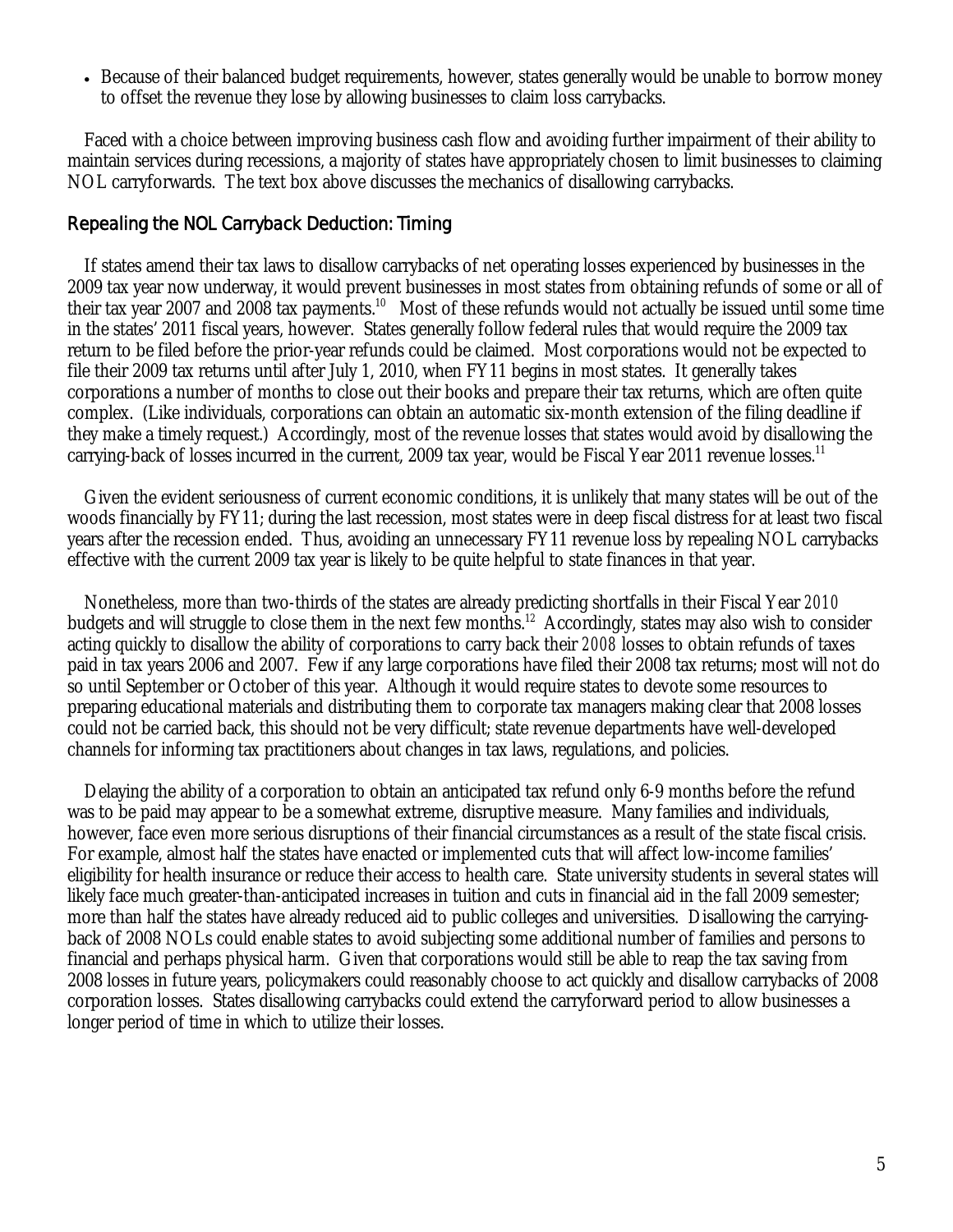# Cost of Some States' NOL Carrybacks May Increase Due to Federal Expansion

 It may be especially important that some of the states allowing NOL carrybacks move quickly to repeal them, because the cost of those provisions in forgone revenue is poised to rise sharply. The enacted House version of the economic stimulus package and the package under consideration by the Senate both include language extending the federal NOL carryback period from two years to five years for tax years 2008 and 2009.<sup>13</sup> This would allow corporations suffering deep losses as a result of the recession to deduct them against profits earned in three additional pre-recession years — increasing the likelihood that all of the losses could be used and that the revenue refunded would be greater.

 If this extension is enacted, seven states — Alaska, Delaware, Michigan, Missouri, New York, Ohio, and Oklahoma — will automatically extend their NOL carryback periods to five years as well because their NOL provisions are tied to the federal rules.<sup>14</sup> Unless they deliberately took action to "decouple" from the extension, these states — like the federal government— would experience an additional revenue loss.

 These seven states could choose to decouple only from the extension, retaining the current two-year carryback period. That is what Missouri did in 2002, when the federal government enacted a temporary extension of the carryback period from two to five years as part of that year's economic stimulus legislation. However, given that the retention of *any* carryback provision is fiscally imprudent, it would be preferable that these states view the threat of an increased revenue loss as an incentive to eliminate the provision in its entirety.

 Five additional states — Georgia, Hawaii, Indiana, Virginia, and West Virginia — also tie their NOL carryback provisions to federal law but would not be automatically affected by a federal extension because they are tied to the Internal Revenue Code as it exists on a specified date. However, these states routinely pass laws to roll that date forward and would pick up the extension if they "reconnected" to the Code as of a date that occurred after the NOL extension had gone into effect. Indeed, Georgia, Indiana, and West Virginia all did that back in 2002, and their revenues were adversely affected. At the very least, when they roll their reconnect dates forward these three states should decouple specifically from any extension of the carryback period — as Hawaii and Virginia did the last time. Again, for all the reasons discussed in this report, the wise course of action from the standpoint of fiscal stability would be to eliminate NOL carrybacks entirely while retaining loss carryforwards.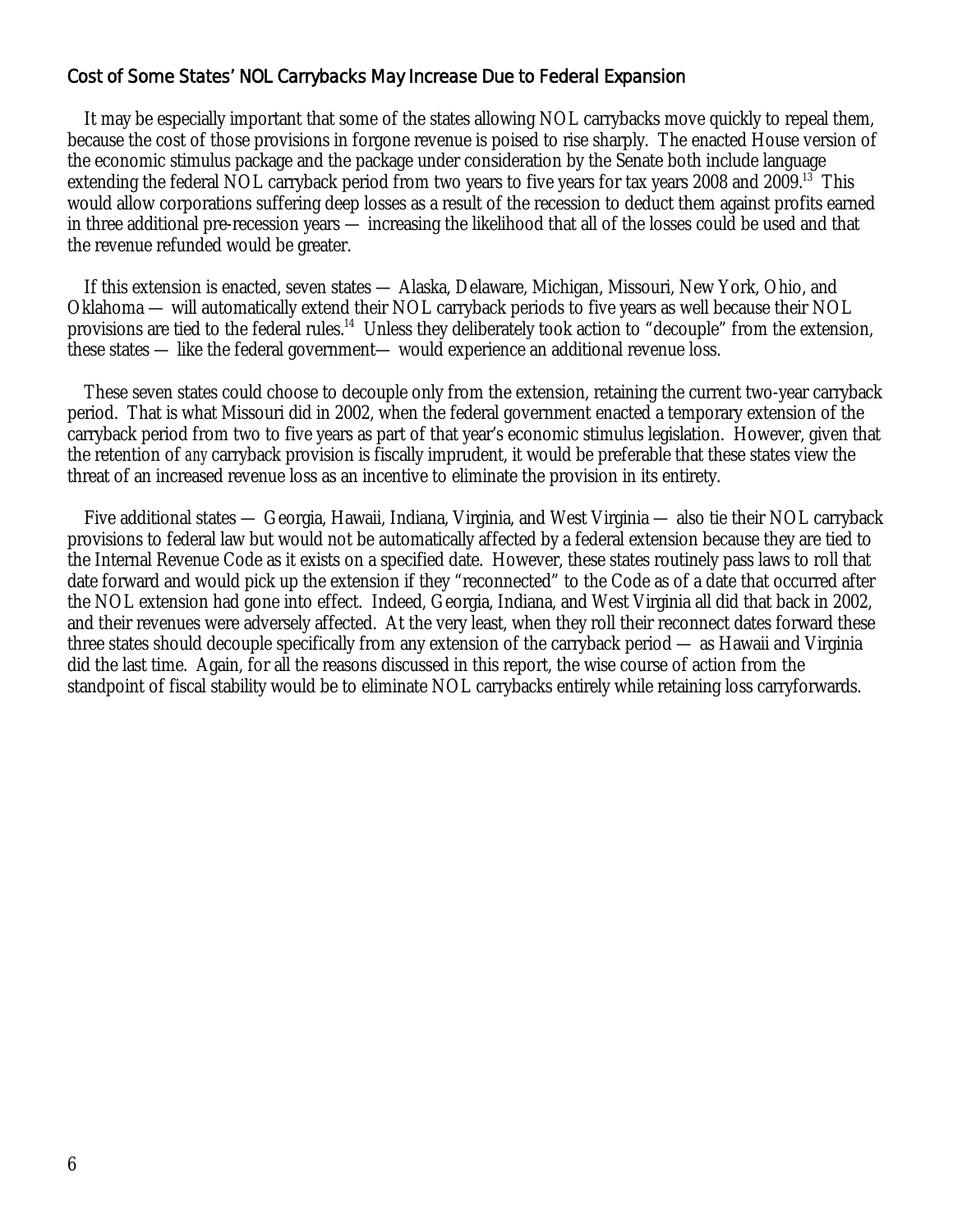#### Unprofitable Corporations Benefit from State Services And Therefore Can Be Expected to Pay *Some* State Taxes

 One basic rationale for imposing income taxes on businesses is the "benefits received principle" — the notion that some taxes can be viewed as payment for services rendered by government to the taxpayer. The owners of businesses benefit from state programs and activities that make possible or facilitate the operation of the business. These services include public education (which helps provide the business with a productive workforce), the maintenance of a legal and regulatory system that enforces business contracts and discourages commercial fraud, and the provision of public transportation networks that enable businesses to obtain inputs and get their products to market. The benefits received principle holds that business owners can be expected to pay state taxes to compensate the state for services like these that are provided to the business. While in theory these taxes could be imposed on business owners directly (and in some instances are), the practical difficulties of taxing out-of-state owners of corporations has led most states to impose taxes on the corporations directly rather than seek to tax non-resident stockholders.

 Taxing profits is only one possible approach to taxing businesses for the state services they — or their owners — receive. Because businesses benefit from state services like education and roads whether they are profitable or not, it is entirely reasonable for states to impose some type of general business tax that does not depend upon business profitability. Some 11 states, for example, impose a corporate minimum tax that is a fixed amount — ranging from \$10 in Oregon to \$2000 in New Jersey. At least five states go further, and require businesses to pay the higher of a tax calculated as a percentage of profit (which of course is zero when the business has no profit) and a tax calculated on some other basis. (In New York that alternative base is the business' capital stock, in New Hampshire it is "value-added" within the business, and in Kentucky, Michigan, and New Jersey it is the business' gross receipts minus some purchases from independent firms.) Still other states impose both a corporate profits tax and a non-profits-based tax. All three of these categories of taxes serve as a form of "alternative minimum tax" that ensures that all businesses pay something to support the public services from which they benefit, even if they are not profitable in a particular year.

 Allowing businesses to average taxable profits and losses over a number of years arguably is reasonable *income* tax policy. Such a policy ensures that businesses that are not truly profitable over an extended period of time are not liable for income taxes merely because they have a profitable year or two. Accepting such a policy does not mean, however, that unprofitable businesses should have no state tax obligations. Again, the "benefits received principle" applies to profitable and unprofitable businesses alike.

## **Notes**

1 John C. Healy and Michael S. Schadewald, *2009 Multistate Corporate Tax Guide on CD-ROM*, CCH, validated with selective review of state corporate income tax statutes.

2 In Michigan and Ohio, the operating loss carryback provision applies only to individual income taxes.

3 That is not to say, however, that granting carrybacks or lengthening the carryback period is justified as a means of stimulating state or federal economic growth. At the state level, the loss of revenue from granting or extending carrybacks requires offsetting cuts in state spending or tax increases that reduce economic demand to the same extent, providing no net boost to economic growth. At the federal level, refunding additional income to corporations during a recession is unlikely to boost their investment significantly since the major roadblock to such investment is likely to be insufficient demand for their products. See: Aviva Aron-Dine, "Net Operating Loss Measure Under Consideration in Senate Has Low Bang-for-the-Buck as Stimulus: No Justification for Waiving PAYGO for the Provision," Center on Budget and Policy Priorities, February 26, 2008.

4 Five states do not have corporate or personal income taxes for which NOL carrybacks are relevant. They are Nevada, South Dakota, Texas, Washington, and Wyoming.